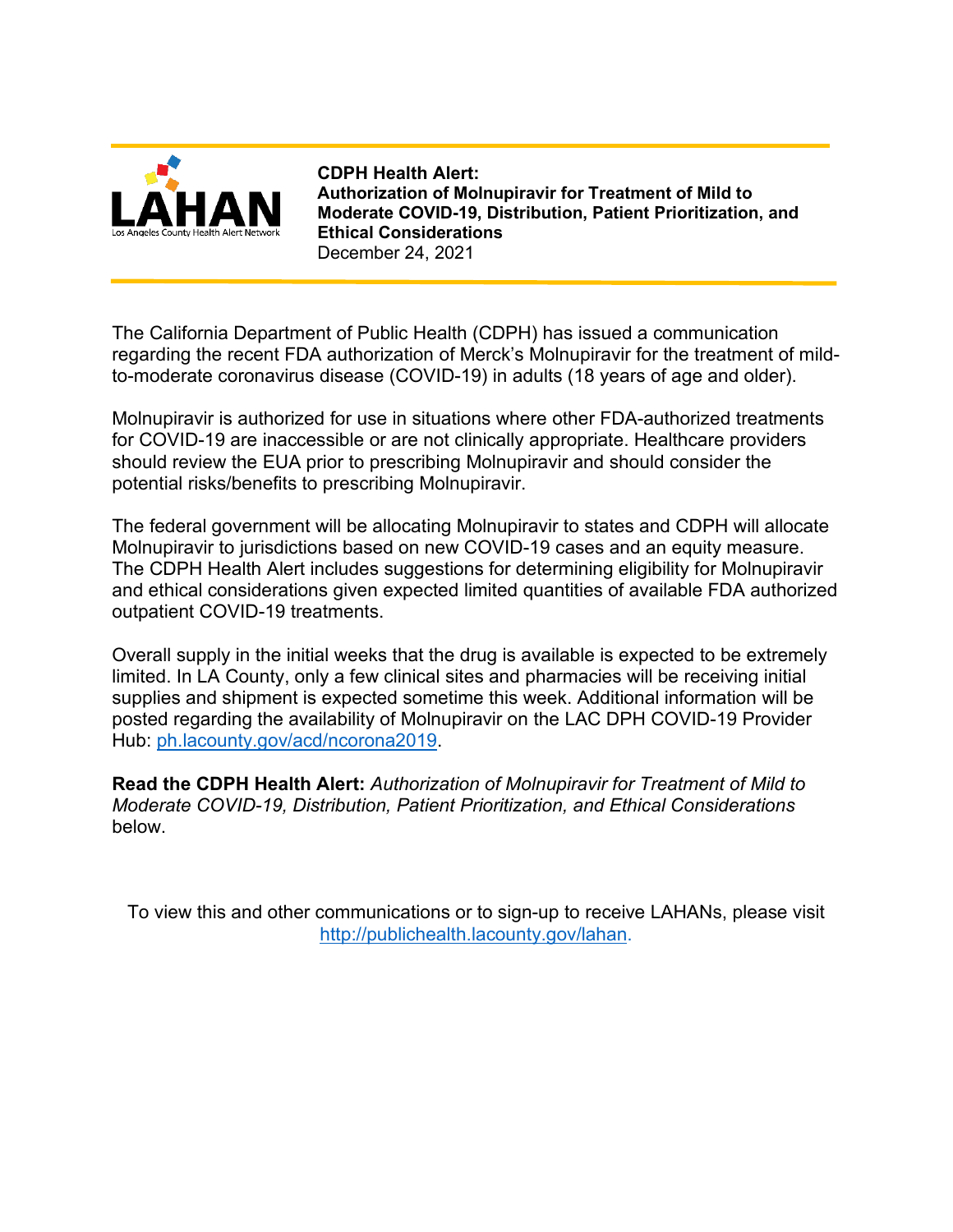

**TOMÁS J. ARAGÓN, M.D., Dr.P.H. GAVIN NEWSOM**

# State of California—Health and Human Services Agency California Department of Public Health



*Director and State Public Health Officer Governor*

**Health Alert Authorization of Molnupiravir for Treatment of Mild to Moderate COVID-19, Distribution, Patient Prioritization, and Ethical Considerations** December 24, 2021

## **Background**

On 23 December 2021, the U.S. Food and Drug Administration (FDA) issued an emergency use authorization  $(EUA)^1$  $(EUA)^1$  for Merck's Molnupiravir for the treatment of mild-to-moderate coronavirus disease (COVID-19) in adults (18 years of age and older)<sup>[2](#page-1-1)</sup>. Molnupiravir is authorized for use in situations where other FDA-authorized treatments for COVID-19 are inaccessible or are not clinically appropriate.

Molnupiravir is a nucleoside analogue that inhibits SARS-CoV-2 replication by viral mutagenesis. On December 16, 2021, Merck published the Phase 3 results from the MOVe-OUT trial<sup>[3,](#page-1-2)[4](#page-1-3)</sup> a double-blind, randomized placebo-control trial of 1,433 patients. Enrolled participants had not received a COVID-19 vaccination and had at least one risk factor associated with poor disease outcomes and symptom onset within five days prior to study enrollment. The risk of hospitalization for any cause or death through day 29 was lower with Molnupiravir (6.8%) than with placebo (9.7%), for a relative risk reduction of 30% and absolute risk reduction of 3.0%. One death was reported in the Molnupiravir groups and 9 in the placebo group through day 29.

## **Authorization for Use and Clinical Considerations**

The EUA for Molnupiravir authorizes use for the treatment of mild-to-moderate COVID-19 in adult patients (18 years of age and older) with:

- Positive results of severe acute respiratory syndrome coronavirus 2 (SARS-CoV-2) viral testing; **AND**
- Who are at high risk for progression to severe COVID-19, including hospitalization or death; **AND**
- For whom other FDA-authorized treatments for COVID-19 are inaccessible or are not clinically appropriate

Molnupiravir may only be prescribed for an individual patient by physicians, advanced

<span id="page-1-0"></span><sup>1</sup> [https://www.fda.gov/news-events/press-announcements/coronavirus-covid-19-update](https://www.fda.gov/news-events/press-announcements/coronavirus-covid-19-update-fda-authorizes-additional-oral-antiviral-treatment-covid-19-certain)[fda-authorizes-additional-oral-antiviral-treatment-covid-19-certain](https://www.fda.gov/news-events/press-announcements/coronavirus-covid-19-update-fda-authorizes-additional-oral-antiviral-treatment-covid-19-certain)

<span id="page-1-1"></span><sup>2</sup> <https://www.fda.gov/media/155054/download>

<sup>&</sup>lt;sup>3</sup> <https://clinicaltrials.gov/ct2/show/NCT04575597>

<span id="page-1-3"></span><span id="page-1-2"></span><sup>4</sup> [https://www.merck.com/news/merck-and-ridgeback-announce-publication-of-phase-3](https://www.merck.com/news/merck-and-ridgeback-announce-publication-of-phase-3-study-of-molnupiravir-an-investigational-oral-antiviral-covid-19-treatment-in-the-new-england-journal-of-medicine/) [study-of-molnupiravir-an-investigational-oral-antiviral-covid-19-treatment-in-the-new](https://www.merck.com/news/merck-and-ridgeback-announce-publication-of-phase-3-study-of-molnupiravir-an-investigational-oral-antiviral-covid-19-treatment-in-the-new-england-journal-of-medicine/)[england-journal-of-medicine/](https://www.merck.com/news/merck-and-ridgeback-announce-publication-of-phase-3-study-of-molnupiravir-an-investigational-oral-antiviral-covid-19-treatment-in-the-new-england-journal-of-medicine/)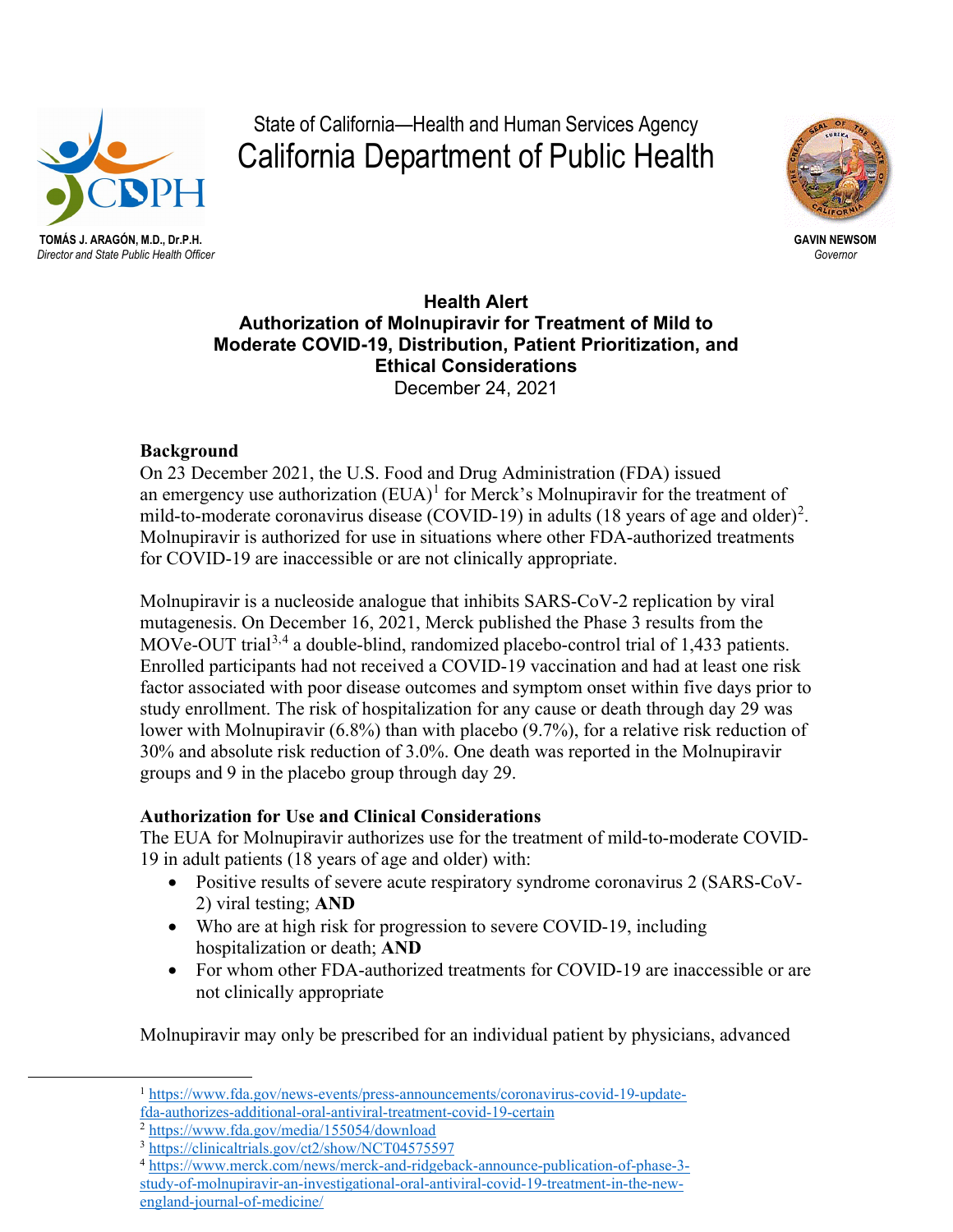practice registered nurses, and physician assistants that are licensed or authorized under state law to prescribe drugs in the therapeutic class to which Molnupiravir belongs (i.e., anti-infectives).

Molnupiravir is not authorized for use in patients younger than 18 years of age because it may affect bone and cartilage formation and growth. Molnupiravir is not authorized for the pre-exposure or post-exposure prevention of COVID-19 or for initiation of treatment in those requiring hospitalization due to severe or critical COVID-19. Molnupiravir is not a substitute for COVID-19 vaccination.

Healthcare providers should review the EUA prior to prescribing Molnupiravir and should consider the potential risks/benefits to prescribing Molnupiravir.

Based on findings from animal reproduction studies, Molnupiravir may cause fetal harm when administered to pregnant individuals and Molnupiravir is not recommended for use during pregnancy or breastfeeding. Females of childbearing potential are advised to use a reliable method of birth control during treatment with Molnupiravir and for four days after the final dose. Breastfeeding is not recommended during treatment and for 4 days after the last dose of Molnupiravir. Males of reproductive potential who are sexually active with females of childbearing potential are advised to use a reliable method of birth control during treatment and for at least three months after the final dose.

#### **Molnupiravir Allocation and Expected Quantity**

The federal government will be allocating Molnupiravir to states, and the California Department of Public Health (CDPH) will allocate Molnupiravir to jurisdictions based on new COVID-19 cases and an equity measure. The equity measure in the formula will be based on zip-code-level Healthy Places Index (HPI) Scores.

Within each jurisdiction, Molnupiravir will be distributed to providers and pharmacies who can dispense medication selected by Local Health Jurisdictions to distribute equitably. During the initial weeks of allocation, when supplies of Molnupiravir remain low, only a few pharmacies in each jurisdiction will be receiving product. Patients will require a prescription for Molnupiravir and should be directed to pharmacies that have received Molnupiravir.

Overall supply in the initial weeks that the drug is available is expected to be limited, with U.S. Department of Health and Human Services allocating 28,920 courses to California in late December. Further federal allocations are not expected again until early January 2022.

In the setting of likely increasing COVID-19 cases due to Omicron around the state, demand for FDA authorized outpatient COVID-19 treatments, including Molnupiravir, may exceed available supply.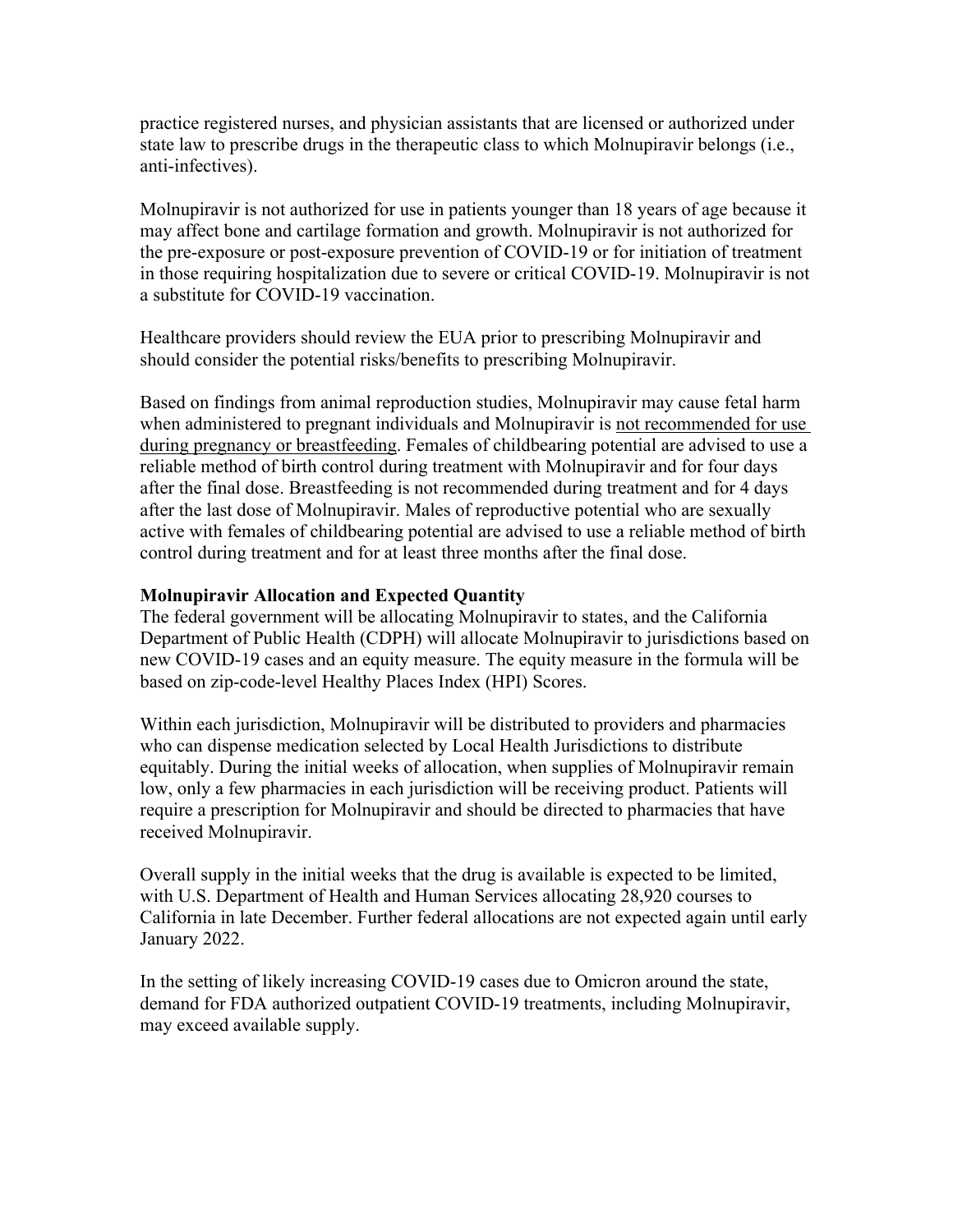## **Eligibility of Patients for Molnupiravir**

Patients should only receive Molnupiravir if they have symptomatic disease meeting the criteria as defined by the NIH $5$ :

- Mild Illness: Individuals who have any of the various signs and symptoms of COVID-19 (e.g., fever, cough, sore throat, malaise, headache, muscle pain, nausea, vomiting, diarrhea, loss of taste and smell) but who do not have shortness of breath, dyspnea, or abnormal chest imaging.
- Moderate Illness: Individuals who show evidence of lower respiratory disease during clinical assessment or imaging and who have an oxygen saturation (SpO2) ≥94% on room air at sea level.

Because of its lower effectiveness, Molnupiravir should not be used for treatment in patients where any of the below therapies are accessible and clinically appropriate:

- Paxlovid, 300 mg nirmatrelvir with 100 mg ritonavir, taken together twice daily for 5 days; administered as soon as possible and within 5 days of symptom onset; **OR**
- An FDA authorized anti-SARS-CoV-2 monoclonal antibody, in areas where Omiron makes up  $\geq$ 20% of infections, Sotrovimab 500 mg IV as a single infusion administered as soon as possible and within 10 days of symptom onset should be used

Additionally, while currently an off-label use from its FDA approved indication, daily intravenous administration of Remdesivir for three days initiated within seven days of symptom onset $6$  can be considered and is now included on the National Institutes of Health (NIH) treatment guidelines<sup>[7](#page-3-2)</sup> as an option for outpatients with mild to moderate symptoms.

While the National Institutes of Health (NIH) treatment guidelines<sup>[8](#page-3-3)</sup> listing priority groups for treatment with anti-SARS-CoV-2 monoclonal antibodies were not written for oral anti-virals like Molnupiravir, the criteria set out by NIH can be used to prioritize patients getting Molnupiravir when product is limited:

• Treatment should be prioritized in unvaccinated or incompletely vaccinated individuals and vaccinated individuals who are not expected to mount an adequate immune response (e.g., individuals who are immunocompromised or on immunosuppressive medications or individuals aged  $\geq 65$  years).

<span id="page-3-0"></span><sup>5</sup> https://www.covid19treatmentguidelines.nih.gov/overview/clinical-spectrum/

 $6$  <https://www.nejm.org/doi/full/10.1056/NEJMoa2116846>

<span id="page-3-2"></span><span id="page-3-1"></span><sup>7</sup> [https://www.covid19treatmentguidelines.nih.gov/therapies/statement-on-anti-sars-cov-2-mabs-and-rdv](https://www.covid19treatmentguidelines.nih.gov/therapies/statement-on-anti-sars-cov-2-mabs-and-rdv-and-omicron/)[and-omicron/](https://www.covid19treatmentguidelines.nih.gov/therapies/statement-on-anti-sars-cov-2-mabs-and-rdv-and-omicron/)

<span id="page-3-3"></span><sup>8</sup> [https://www.covid19treatmentguidelines.nih.gov/therapies/updated-statement-on-the-prioritization-of](https://www.covid19treatmentguidelines.nih.gov/therapies/updated-statement-on-the-prioritization-of-anti-sars-cov-2-mabs/)[anti-sars-cov-2-mabs/](https://www.covid19treatmentguidelines.nih.gov/therapies/updated-statement-on-the-prioritization-of-anti-sars-cov-2-mabs/)